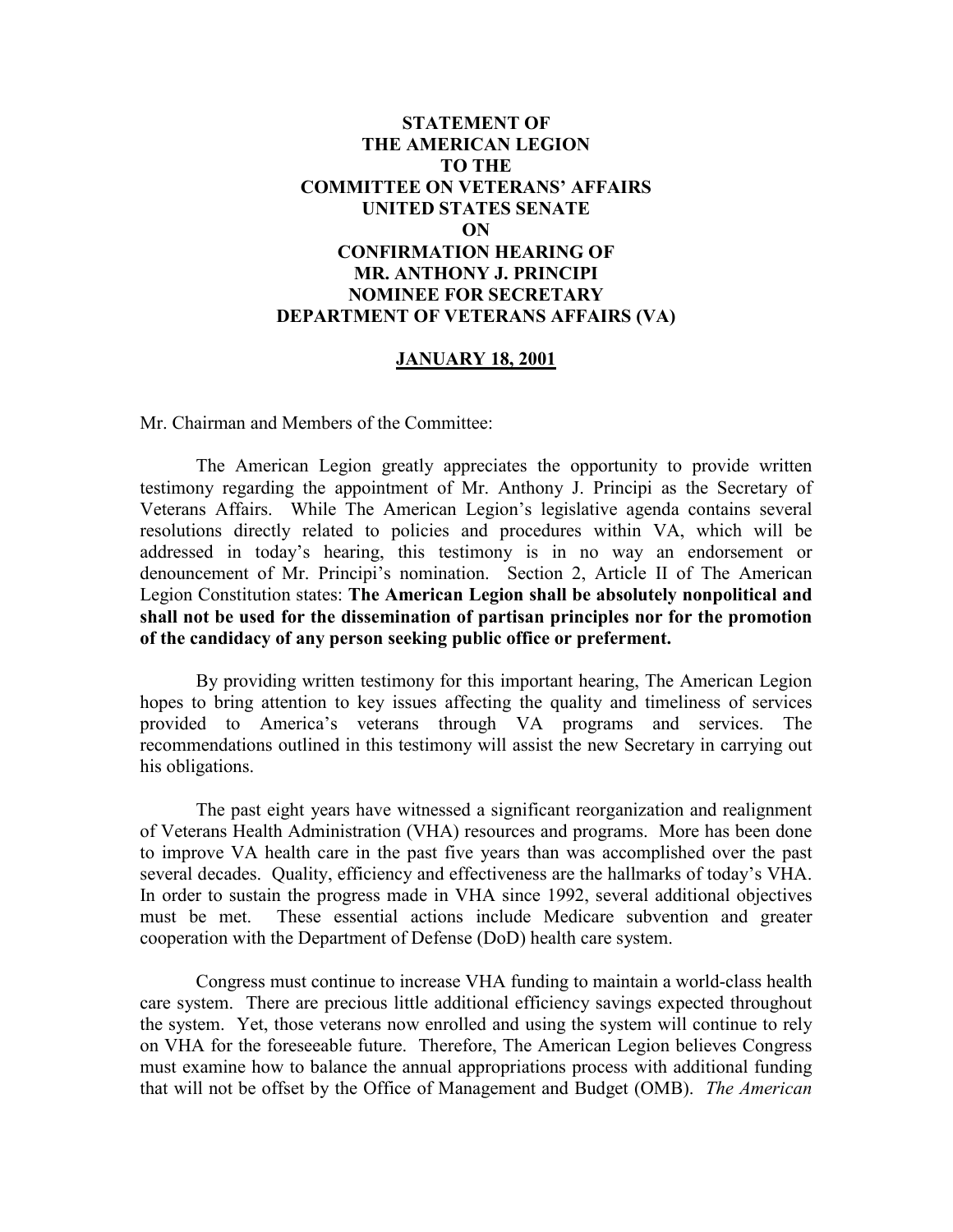*Legion believes that a strategic goal of VHA should be to seek opportunities to increase non-appropriated funding.* The now invalid 30-20-10 strategic goals sought to enhance the annual appropriations process by increasing non-appropriated revenues by ten percent by the year 2002. This goal should be revived.

The guiding principle for VA must be improved service to veterans and to their dependents and survivors. This requires improving access to and the timeliness of veterans' health care, increasing quality in the benefit claims process, and enhancing access to national and state veterans' cemeteries. Specific goals yet to be achieved include:

- **Set the veterans' health care system on a sound financial footing for meaningful long-term strategic planning and program performance,**
- **Improve clinic appointment scheduling for access to medical treatment,**
- **Enact Medicare subvention legislation,**
- **Establish pilot programs to provide health care to certain dependents of eligible veterans,**
- **Improve cooperative arrangements between VA and DoD's Tricare system,**
- **Reduce the benefits claims backlog and improve the quality of the claims process,**
- **Continuous enhancement of the Montgomery GI Education Bill,**
- **Repeal of section 1103, title 38, United States Code, concerning service connection of tobacco-related illnesses,**
- **Increase the rate of beneficiary travel reimbursement.**

# **VETERANS HEALTH ADMINISTRATION**

The American Legion commends VHA for the evolutionary changes made over the past several years. Most, if not all, of these alterations were long overdue and necessary. This includes eligibility reform, enrollment, the reorganization of the 172 medical centers into 22 integrated service networks, the elimination of certain fiscal inefficiencies, and the expansion of community-based outpatient clinics. For many years, VHA's annual budget appropriation was the guiding principle behind its management decisions. To a degree this is still true. However, today there is growing evidence that VHA strategic planning will help guide future budget development.

The primary short-term objectives of VHA must be to improve patient access and health services delivery. The American Legion's VA Local User Evaluation (VALUE) guidebook cites patient access as the largest single source of continuing veteran complaints. Paradoxically, as VA annual inpatient admissions have decreased by 32 percent since 1994, ambulatory care visits have increased 35 percent. This phenomenon, along with a large decrease in administrative and clinical staff and a significant increase in patient enrollments over the past few years, has placed a tremendous strain on VHA's ability to meet its workload in a timely and consistent manner. As VHA becomes more proficient in attracting new patients, it must also provide consistent access to care across all 22 Veterans Integrated Service Networks (VISNs).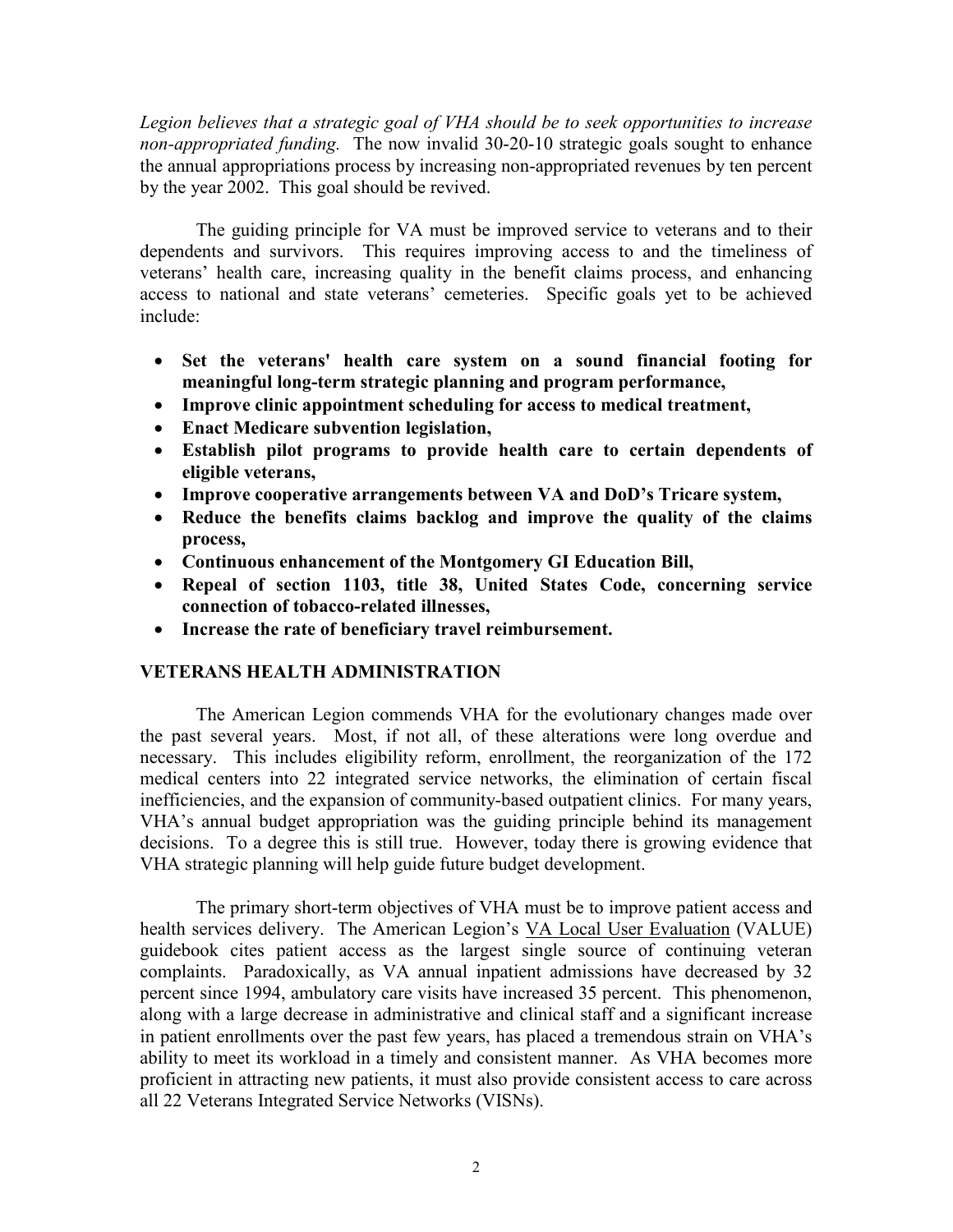Currently, the national average waiting time for a routine, next-available appointment for Primary Care/Medicine is 64 days (with a range of 36-80 days). The next available appointments for specialty care:

| <b>Specialty Care</b>                         | <b>Average Days</b> | <u>Range</u> |
|-----------------------------------------------|---------------------|--------------|
| Eye Care (combined Ophthalmology & Optometry) | 94                  | 42-141       |
| Audiology                                     | 50                  | 22-91        |
| Cardiology                                    | 53                  | 19-78        |
| Orthopedics                                   | 47                  | 12-69        |
| Urology                                       | 79                  | 39-108       |

There are additional concerns about the average clinic appointment waiting times for dermatology and pulmonary clinics. However, these specialty clinics are not included in the VISN director's performance standards. Therefore, no national average waiting times were reported. In the main, these waiting times indicate that there are serious access differences between VA health care and private sector health care.

There are also reported concerns about large distances that veterans in rural areas have to travel for certain care. For example, veterans in eastern Montana must travel nearly 700 miles to Fort Harrison, Montana for routine inpatient surgery. For complex surgical procedures, these same veterans are required to travel to Salt Lake City or Denver. This excessive travel places great strain on veterans and their families. Since 1994, the Miles City, Montana VA Medical Center has reduced its payroll over \$7 million per year by eliminating nearly 145 full time employee positions. The American Legion questions why contract services for required surgery have not been acquired to reduce excessive travel requirements?

In some cases, The American Legion believes VHA has gone too far, too fast in attempting to improve its fiscal efficiency. Veterans should not have to increase their travel time for the benefit of VA. Rather, VHA needs to improve its cooperation with other federal, states and private health care providers to improve the quality and timeliness of care for veterans.

#### **GI BILL OF HEALTH**

Several years ago, The American Legion created a blueprint for meeting the current and future health care needs of America's veterans and for supplementing VHA's annual health care appropriation. By now, Members of this Committee should be familiar with the proposed GI Bill of Health. Once fully implemented, the GI Bill of Health would expand VHA's patient base and increase its non-appropriated funding through new revenue sources.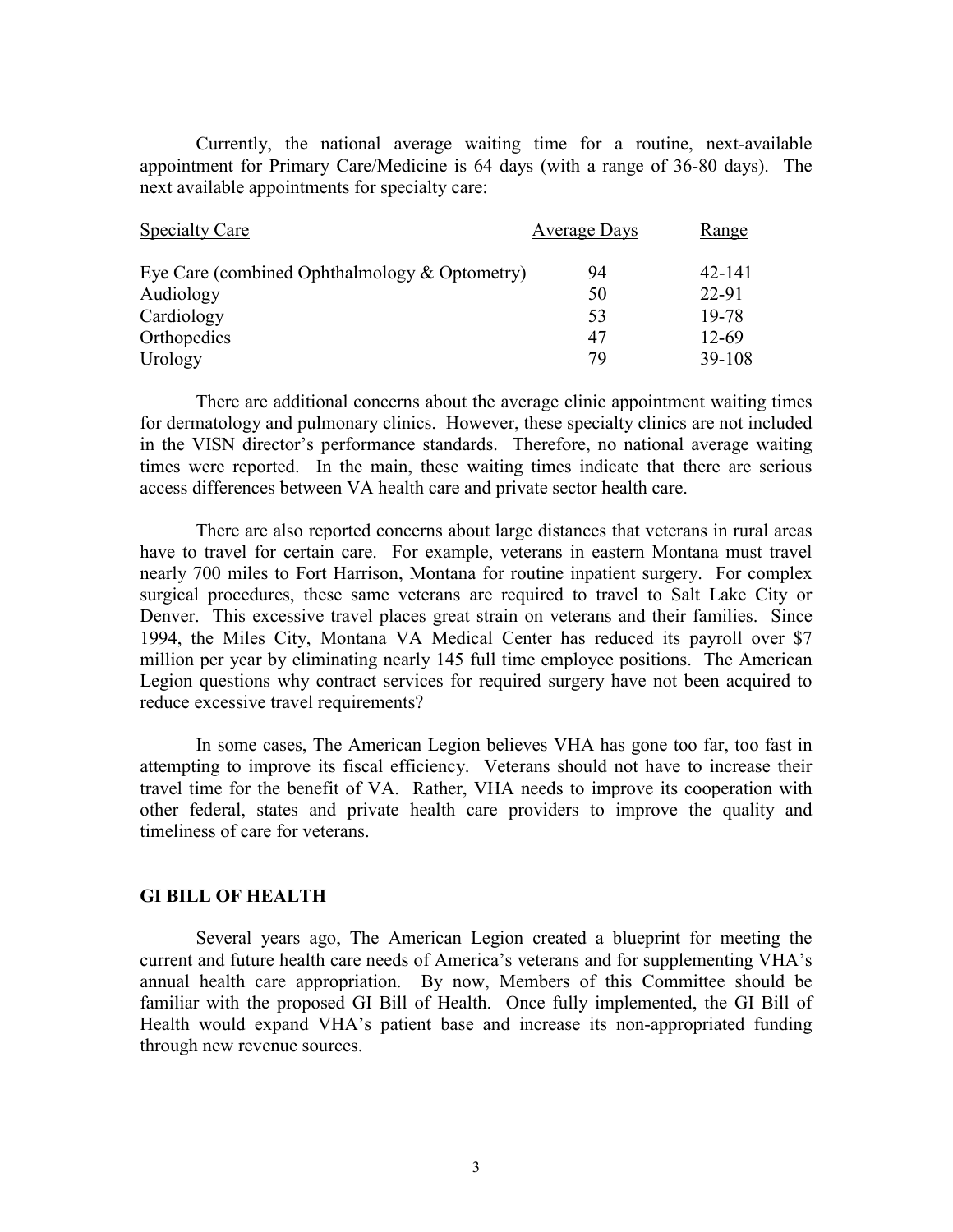VHA's short-term and long-term future must be clearly defined to be responsive to the veterans' community. All individuals who enter military service should be assured that there is a health care system dedicated to serving their needs upon leaving the military. That concept is especially important to disabled veterans and to military retirees. The GI Bill of Health would ensure that all honorably discharged veterans would be eligible for VA health care on a permanent basis, as they would fall into one of the core entitlement categories. A unique feature of the GI Bill of Health is that it would also permit certain dependents of veterans to enroll in the VA health care system. The American Legion advocates that dependents and surviving spouses of veterans be allowed to use the system and that all monies recovered from any source based on such treatment be returned to VA. An additional significant step will be to enact VA-Medicare subvention.

At the current workload level, VHA requires an annual appropriation increase of approximately \$1 billion to maintain current services and meet its prosthetics and pharmacy costs. The amount of potential efficiency savings is decreasing yearly. The projected \$3 billion funding increase over FY 2000-2001 must compensate for the flat line budgets of FY 1997-99 and fully fund the provisions of the Millennium Act. Consequently, there is a continuing need to adequately fund VHA's uncontrollable cost increases at an acceptable level.

Change within VHA, over the past several years, has been the result of a series of small steps. The American Legion acknowledges that the progress made within VHA has been extraordinary. However, this progress has to be sustained and reinforced. In order to accomplish this goal, Congress must unlock the creative potential of VHA to develop alternative revenue sources to complement the annual appropriations process.

At a recent VA planning meeting, VHA unveiled six strategic goals to be accomplished by 2006:

- Put quality first,
- Provide easy access to medical knowledge, expertise and care,
- Enhance, preserve and restore patient function,
- Exceed customers' expectations,
- Maximize resource use to benefit veterans, and
- Build healthy communities.

The American Legion believes these are important goals. We also think VHA must continue to improve its efficiency. *However, we believe VHA must explore all opportunities to develop alternative revenue sources to complement its annual appropriations*. To do less will continue to force VHA to solely rely on the annual budget process to establish patient treatment priorities. There is a distinct possibility that if future funding does not keep pace with the needs the veterans who seek treatment through VHA, the current open access to all seven-priority groups will close.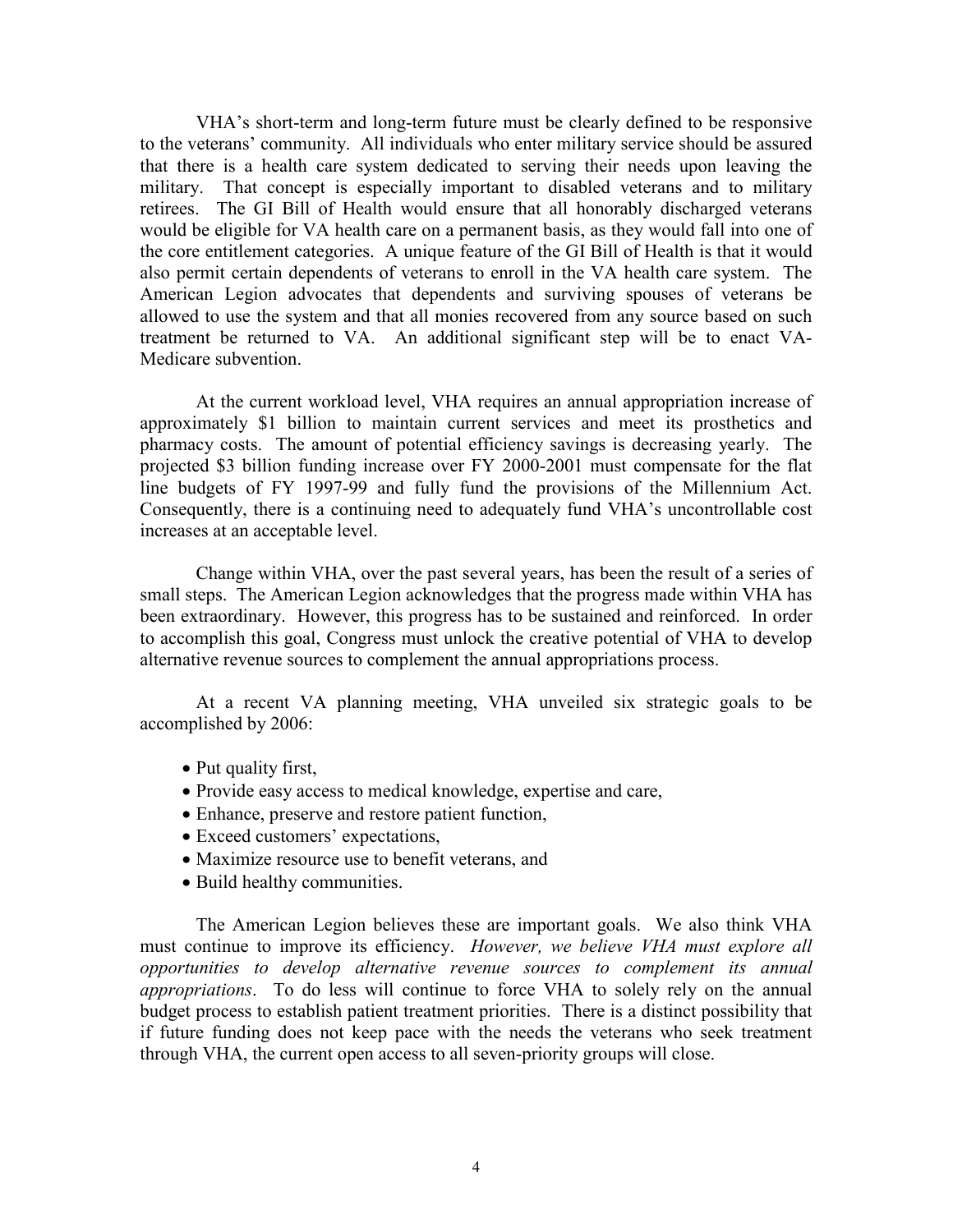### **MEDICARE SUBVENTION**

Public Law 105-33, the Balanced Budget Act of 1997, established VA's Medical Care Collection Fund (MCCF) and requires that amounts collected or recovered after June 30, 1997, be deposited in this account. Beginning October 1, 1997, amounts collected in the fund are available only for furnishing (1) VA medical care and services during any fiscal year; and for (2) VA expenses for identification, billing, auditing and collection of amounts owed the government. Public Law 105-33 also extended to September 30, 2002, the following Omnibus Budget Reconciliation Act (OBRA) provisions:

- Authority to recover co-payments for outpatient medications, nursing home and hospital care;
- Authority for certain income verification; and
- Authority to recover third-party insurance payments from service-connected veterans for nonservice-connected conditions.

The Health Service Improvement Fund was established to serve as a depository for amounts received or collected under the following areas as authorized by title 38, U.S.C., Section 1729B<sup>-</sup>

- Reimbursements from DoD for Tricare-eligible military retirees;
- Enhanced-use lease proceeds; and
- Receipts attributable to increases in medication co-payments.

The Extended Care Revolving Fund was also established by the Millennium Act and was to receive per diems and co-pays from certain patients receiving extended care services authorized in title 38, USC, Section 1710B. Amounts deposited in the fund are used to provide extended care services.

Clearly, Congress is providing VA with the authority to bill, collect, retain and use revenues from sources other than direct, federal discretionary appropriations. However, one of the major health care payers (Medicare) is exempt from billing; yet, its beneficiaries are welcomed and encouraged to receive treatment in VA medical facilities.

Currently, approximately 10.1 million veterans are Medicare-eligible solely based on their age. Criteria for Medicare-eligibility are different than eligibility for treatment in VA. In the VA health care network, certain veterans are eligible for treatment at no cost for medical conditions determined to be service-connected. Other veterans are eligible for treatment at no cost because they are economically indigent. All other veterans must pay for treatment received.

Medicare subvention would allow VA to seek reimbursement from the Health Care Financing Administration (HCFA) for treatment of nonservice-connected medical conditions of Medicare-eligible veterans, especially those veterans who are military retirees.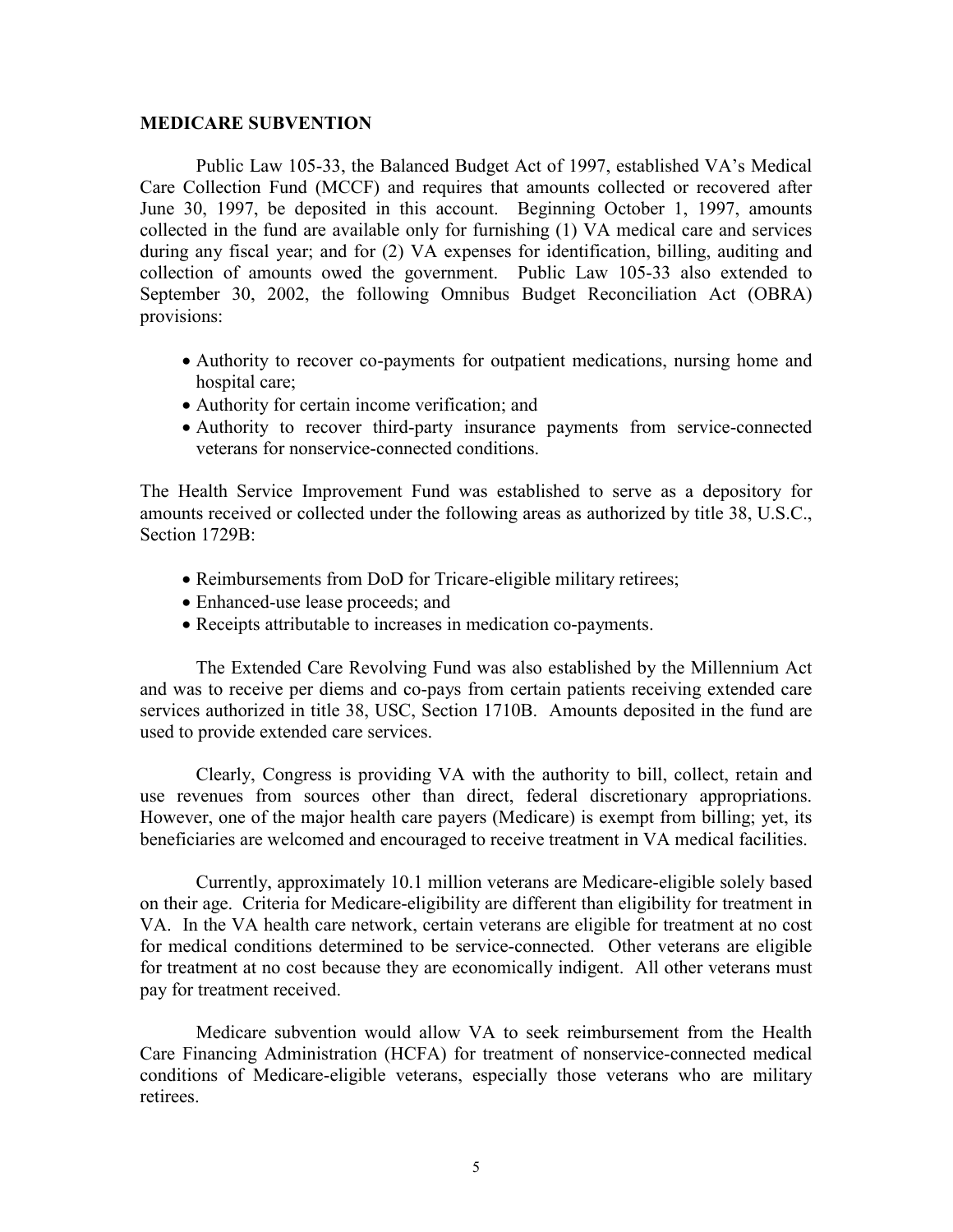More than 734,000 Medicare beneficiaries have lost HMO coverage over the past two years and another 934,000 seniors will be dropped by their HMO plans next year. Many VA eligible beneficiaries are included in those dropped from coverage and will eventually come to VA for care. The argument that VHA is already reimbursed for its Medicare population and that Medicare subvention will result in double funding is grossly mistaken. VHA is now mandated to provide care to all seven priority groups; Medicare eligibility is not a mandate for care or treatment. As more Medicare eligible veterans seek first time care in VHA, health care costs and subsequent waiting times will increase. It is imperative that Congress examines this issue and takes the actions necessary to ensure that VHA receives all funding necessary to execute its health care mission in a quality and timely manner.

### **TRICARE**

The most significant recent change in military health care is the introduction of Tricare, the DoD regional managed care program. Introduced in 1995, Tricare today is being challenged to maintain a quality health care delivery system for active duty military personnel, certain military retirees, and dependents.

Today, DoD is having severe administrative problems with Tricare. The American Legion is extremely concerned how DoD will fix these problems and how favorably DoD Health Affairs can guarantee Tricare's long-term success.

There are multiple reasons why Tricare is failing to meet the expectations of its beneficiaries. Some of these include:

- Infrastructure and financial problems,
- Problems with provider networks resulting in weak network links to subcontractors,
- The inability to attract and retain qualified health care contractors,
- No financial tracking system outside of the Military Treatment Facilities,
- Difficulties in processing claims in a timely manner,
- Tricare lacks portability between all 12 regions,

The American Legion believes that VHA can greatly assist DoD through expanded authority to provide care to Tricare beneficiaries. With limited budgets, both VA and DoD must discover innovative ways to provide care to active duty personnel, to all veterans and military retirees, and to eligible dependents.

Congress recognized the utility of having VHA play a greater role in the treatment of Tricare beneficiaries when it passed the Veterans Millennium Health Care and Benefits Act (PL 106-117). This legislation requires VA and DoD to enter into an agreement to reimburse VA for the cost of care provided to retired servicemembers who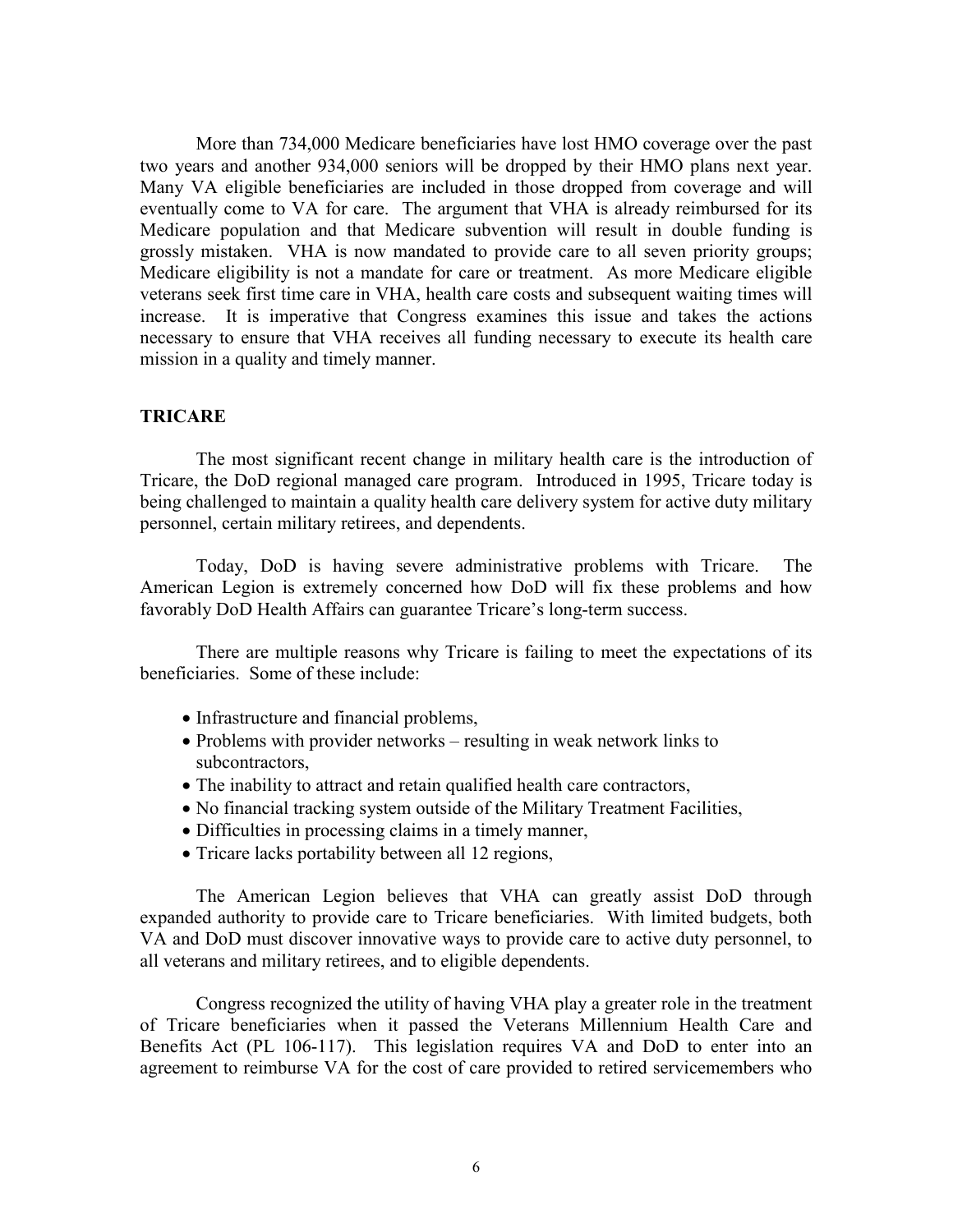are eligible for Tricare and who are enrolled as Priority 7 veterans. These veterans would not be required to pay VA inpatient and outpatient copayments.

Eight years ago, it was impractical to suggest that VHA was capable of assisting DoD in resolving many of its patient treatment problems. Today, although not without concerns of its own, VA is in a much better position, both financially and organizationally, to assist with the delivery of health care to DoD beneficiaries. The American Legion believes that VA and DoD should closely coordinate medical care services to the extent possible, thereby eliminating duplication of effort and achieving greater cost efficiencies. With active planning, VHA can become the largest single provider of health care to America's veterans, military retirees, and their dependents. DoD could then assume the responsibility of providing health care to active duty servicemembers, Reserve Component members, and their dependents.

## **VETERANS BENEFITS ADMINISTRATION**

Given the number of veterans and other eligible beneficiaries who file claims each year and with an annual expenditure of over \$19 billion in compensation and pension payments, it is imperative that Congress maintain strong oversight of the operations of the Veterans Benefits Administration's (VBA) Compensation and Pension Service.

Over the last several years, the backlog of pending claims has fallen from approximately 450,000 to less than 325,000 cases. However, it still routinely takes six months to a year or more to process disability compensation claims, because of the increased number of issues per claim and their legal complexity. In addition, annually, some 30,000 to 40,000 new appeals are initiated and it will take over two years for an appeal to reach the Board of Veterans Appeals (BVA or the Board). The Board is currently reviewing appeals docketed in April and May of 1999. Of the cases decided by the Board during the first nine months of FY 2000, 25.9 percent were allowed and 29.3 percent were sent back to the regional office for further development and readjudication. Remanded cases may be pending for another year or two in the regional office, and a substantial percentage will eventually be returned to the Board. Sometimes, cases are remanded two and three times, because the regional office fails to complete the specified corrective action, which adds several more years to the appeal. It is little wonder that veterans are angry and frustrated. The system appears all too often to be adversarial and unresponsive to their needs.

Despite this history, The American Legion believes VBA is committed to bringing about much needed change to the claims adjudication system with the overall goal of providing quality, timely service to veterans and its other stakeholders. In recent years, VBA's strategic plans have made many promises and we have, in fact, seen the implementation of a variety of programmatic and procedural changes. However, it is obvious that progress toward major improvements in service continues to be slow and that much remains to be done. Unfortunately for thousands of veterans and other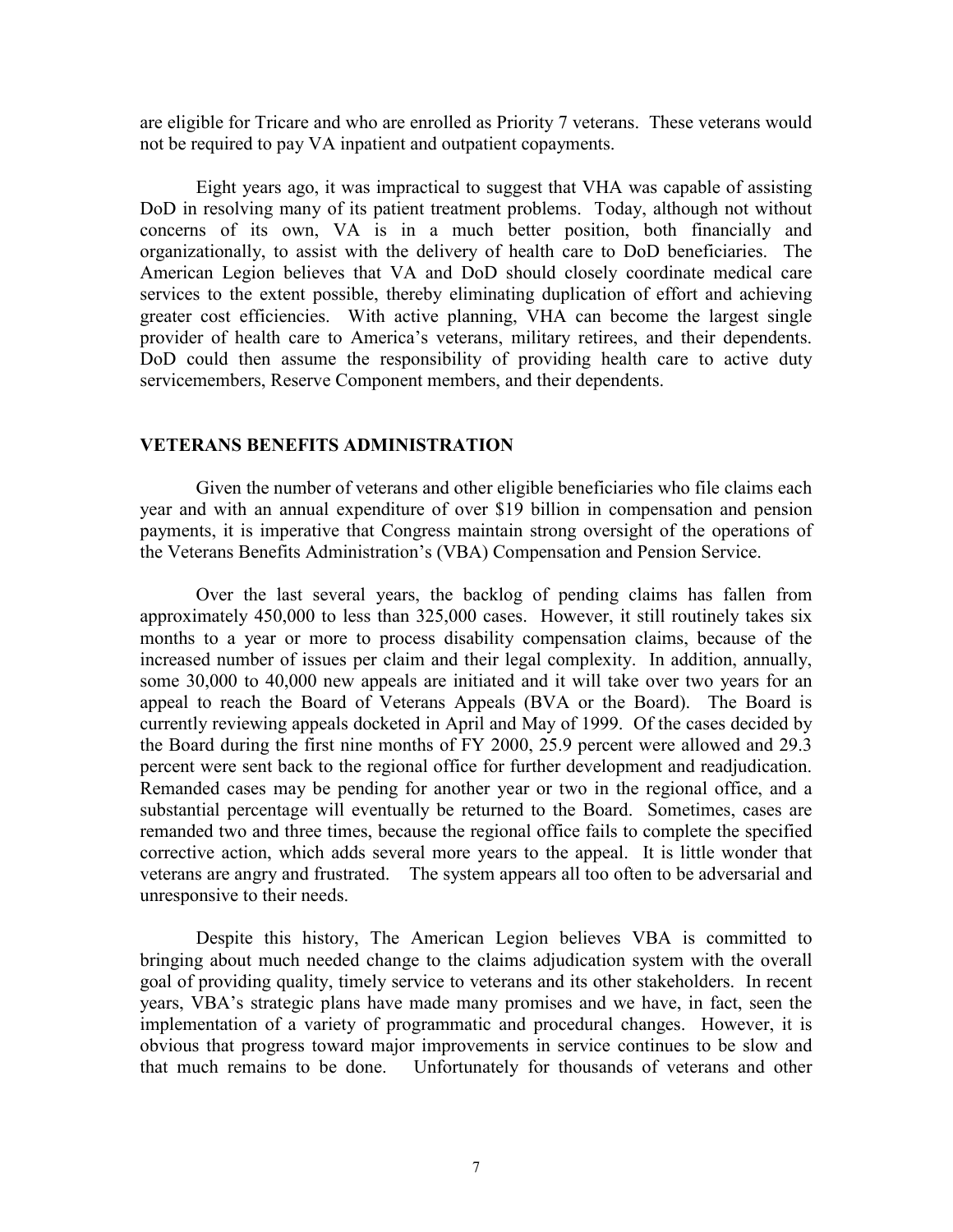claimants, the overall quality of regional office decision-making remains inconsistent and problematic.

Beginning in late 1997, The American Legion implemented a program of formal visits to VA regional offices (VAROs) to gain greater insight into the underlying causes for veterans' complaints about unacceptably long processing times, the high number of appeals, and the substantial overturn rate by the Board. These visits have provided our staff the opportunity to evaluate, firsthand, the quality of recently adjudicated Legion cases. We have been very pleased with the level of cooperation received and the support expressed for this program by VA Central Office and regional office officials. Over this period, our staff has reviewed approximately 350 claims involving original and reopened claims for service connection and entitlement to an increased rating for a serviceconnected disability at 15 VAROs. Some type of substantive error was found in 40 to 50 percent of the cases reviewed. An exit briefing has been held with the regional office director and the service center manager at the conclusion of each visit to discuss specific findings. Subsequently, the regional office director, the Under Secretary for Benefits, his staff and Legion officials are provided a written report covering management issues and the individual case review findings.

Comparing the reports of the past two years, The American Legion found there has been little overall improvement in the way claims are being adjudicated. At most of the offices, there has been a pattern of recurring problem issues, which continue to have a direct and adverse effect on the quality and timeliness of regional office claims adjudication. They relate to budget, staffing, training, quality assurance, accountability, and attitude. These findings confirm our long-held view that quality must be VBA's highest priority. Without guaranteed quality, along with personal and organizational accountability, thousands of claims will continue to revolve unnecessarily through the system. Much of VBA's valuable financial and personnel resources will be wasted, and veterans will not receive the benefits and services they are entitled to and that Congress intended they should have.

#### **GRANTS FOR CONSTRUCTION OF STATE EXTENDED CARE FACILITIES**

Currently, this nation is faced with the largest aging veterans' population in its history. VA estimates the number of veterans 65 years of age or older will peak at 9.3 million in the year 2000. By 2010, 42 percent of the entire veteran population, an estimated 8.5 million veterans, will be 65 or older, with half that number above 85 years of age. By 2030, most Vietnam Era veterans will be 80 years of age or older. The State Veterans' Home Program must therefore continue, and even expand its role as an extremely vital asset to VA. Additionally, state homes are in a unique position to help meet the long-term care requirements of the Veterans Millennium Health Care and Benefits Act.

State homes provide over 24,000 beds with a 90 percent occupancy rate that will generate more than seven million days of patient care each year. The authorized bed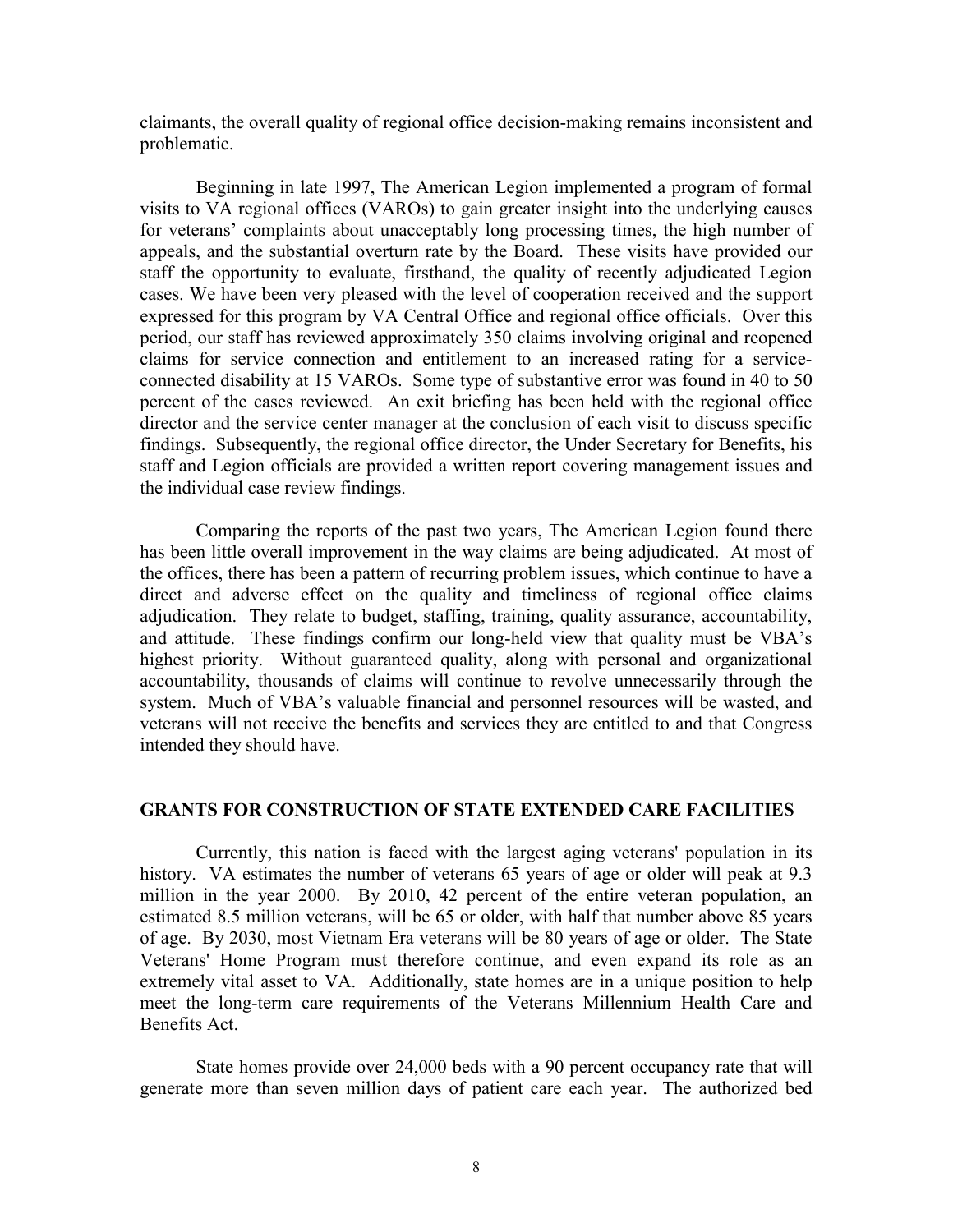capacity of these homes is 90 nursing care units in 40 states (17,844 beds); 46 domiciliaries in 32 states (5,841 beds); and 5 hospitals in 4 states (469 beds). For FY 1999, VA spent \$255 per day to care for each of their long term nursing care residents, while paying private-sector contract nursing homes an average per diem of \$149 per contract veteran. The national average daily cost of caring for a state veterans' home nursing care resident during FY 1999 was \$137. VA reimbursed state veterans' homes a per diem of only \$40 per nursing care resident.

As many VA facilities reduce long-term care beds and VA has no plans to construct new nursing homes, state veterans' homes are relied upon to absorb a greater share of the needs of an aging veteran population. If VA intends to provide care and treatment to greater numbers of aging veterans, it is essential to develop a proactive and aggressive long-term care plan. VA should work with the National State Veterans' Homes' Directors to convert some of its underutilized facilities on large multi-building campuses to increase the number of available long-term care beds.

## **PHARMACY**

In 1997, VA established the National Formulary Policy that allows for pharmaceuticals listed on the formulary to be made available throughout the entire VA healthcare system. Once on the formulary, those pharmaceuticals listed on the formulary cannot be made non-formulary at the VISN or local level.

The Pharmacy Benefits Management Board (PBM) determines which pharmaceutical items are to be included in the formulary based on scientific evidence guidelines and prescribing privileges and not cost. Also, VA has established a policy for requesting a non-formulary drug and each VISN has a protocol for prescribing providers to request a patient be treated with a non-formulary medication which must be justified by the National PBM Board.

The American Legion is concerned that the justification process for the nonformulary prescriptions interferes with the doctor-patient relationship and causes doctors to fear poor performance evaluations if they prescribe non-formulary items. VA needs to be more proactive in communicating to the field its policy for pharmaceutical best practices associated with prescribing, purchasing, dispensing, administering, and tracking medications, so that providers can act in the best interests of their patients, reduce adverse medication events, and not worry about administrative ramifications.

The American Legion supports a program that will allow veteran-patients access to the most appropriate pharmaceuticals regardless of whether or not an item is formulary or non-formulary and providers should not be penalized on their performance measures for using non-formulary items.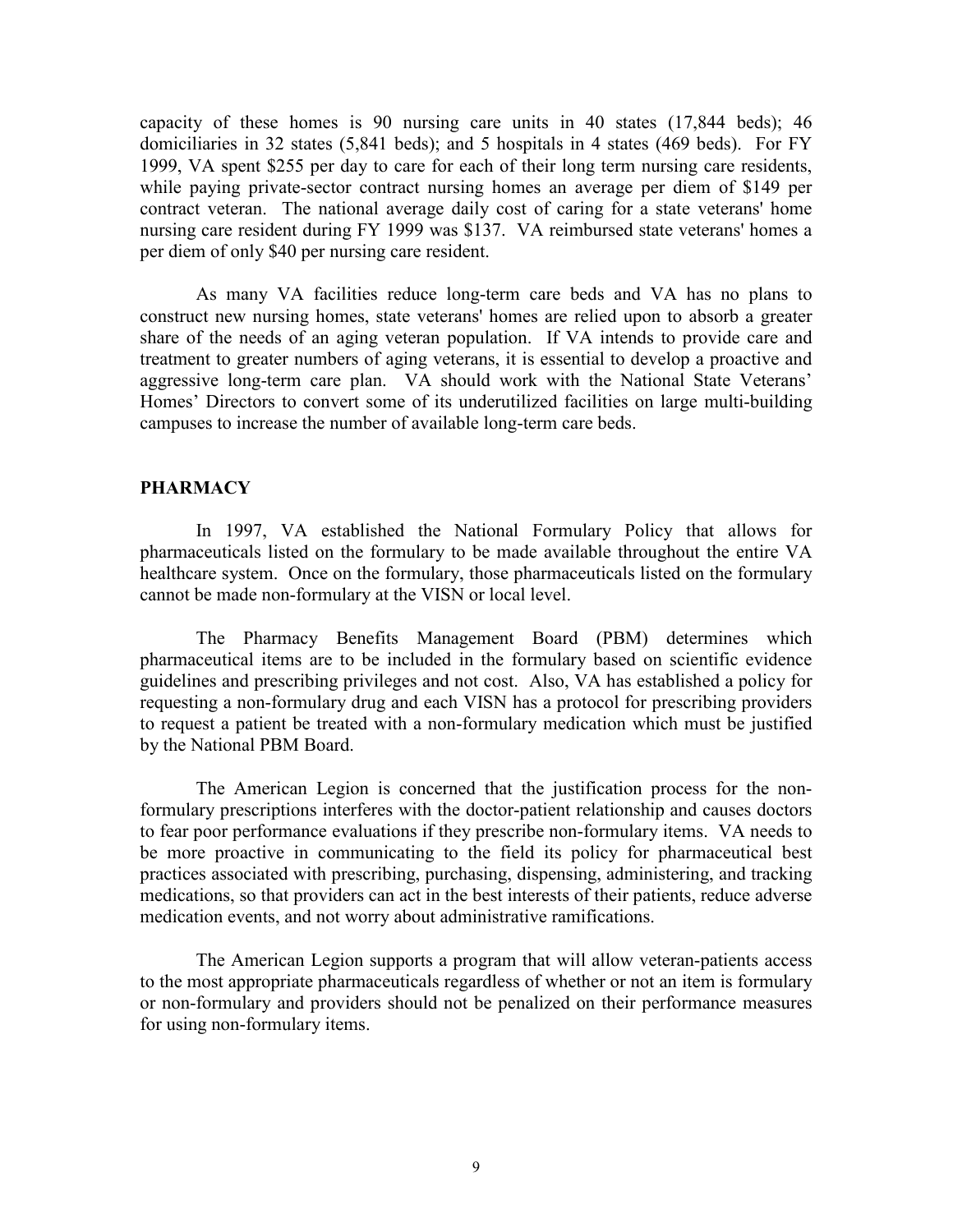### **GULF WAR VETERANS' ILLNESSES**

The American Legion continues to actively support Gulf War veterans and their families, as it has since August 1990. The American Legion created two particular programs specifically for Gulf War veterans, the Family Support Network in October 1990, and the Persian Gulf Task Force in October 1995. Today, The American Legion serves Gulf War veterans and their families at the community, state, and national levels through 15,000 local posts and an array of programs and services.

Thousands of Gulf War veterans, who suffer undiagnosed illnesses with a range of symptoms, know as "Gulf War veterans' illnesses," are not receiving adequate care or compensation from VA and DoD. In this regard, The American Legion makes the following recommendations:

- VA and DoD should conduct their respective exams in a standard and uniform way as well as create a database that will merge the individual data from both exams so that patterns in health can be better analyzed,
- VA and DoD should aggressively move to educate its medical doctors about newly defined illnesses (Chronic Fatigue Syndrome, Fibromyalgia, etc.) that are commonly misdiagnosed as psychological conditions. VA should also discourage its doctors from giving diagnoses for common symptoms unless diagnosed properly and so that the Registry and CCEP data will be accurate,
- VA and DoD should conduct extensive follow-up to Gulf War veterans who participate in the Registry and CCEP examinations to monitor health status.

In the upcoming year, the American Legion will be pursuing legislation to amend Title 38 USC § 1117, Compensation for Disabilities Occurring in Persian Gulf War Veterans. In November 1994, the Persian Gulf War Veterans Benefits Act (Public Law 103-446) was enacted to compensate Gulf War veterans suffering from illnesses or symptoms that can not be diagnosed or clearly defined. As the number of sick Gulf War veterans continues to increase, it is quite apparent the VA is too narrowly implementing the law (38 C. F. R. § 3.317) and effectively denying compensation to veterans that the law was intended to help. It is clear that the intent of Congress was not only to compensate Gulf War veterans with conditions that can not be diagnosed but to also compensate sick veterans diagnosed with ill-defined conditions such as chronic fatigue syndrome or fibromyalgia. The American Legion, calls upon the VA to extend the presumptive period for service connection for undiagnosed illnesses indefinitely.

In September 2000, in response to DoD disclosure that South Korean troops sprayed the herbicide Agent Orange along the demilitarized zone between North and South Korea in 1968 and 1969, VA expanded its Agent Orange registry program to include veterans who served in Korea during that time period. As approximately 80,000 troops may have been exposed, The American Legion strongly urges VA to take appropriate action to ensure that Agent Orange related compensation, currently afforded the Vietnam veterans is extended to these veterans.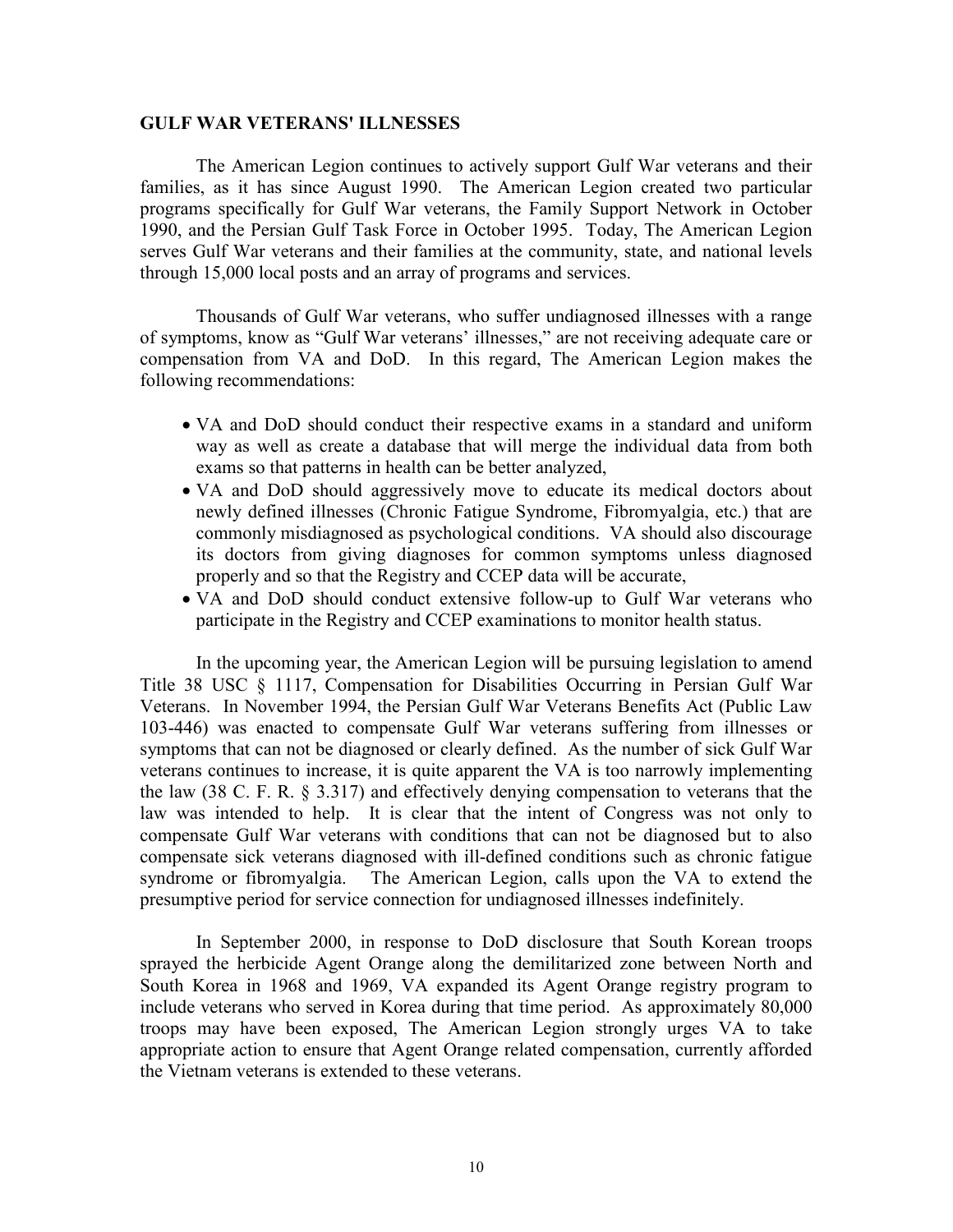### **HOMELESS VETERANS PROGRAMS**

On any given night, there are approximately 750,000 homeless people in America. Of that number, at least one third are veterans. Furthermore, in most major cities, the percentage of veterans in the homeless male population is over 50 percent.

While The American Legion is concerned about the homeless problem in general, it is particularly concerned about the plight of homeless veterans and is committed to bringing an end to this national disgrace.

The American Legion is monitoring the problem and is acting as a clearinghouse for information on the resources and programs that are available to assist homeless veterans. Representatives of the Economic and Veterans Affairs & rehabilitation Commissions within The American Legion are working with both the public and private sectors to find unique and effective ways of assisting homeless veterans and bringing an end to homelessness in America.

Resolution No. 144 from The American Legion's 82<sup>nd</sup> National Convention outlines our organizational support for the Homeless Chronically mentally Ill program, the Homeless Domiciliary program and the Compensated Therapy Rehabilitation program to be funded separately from general VA funding.

## **MEDICAL CONSTRUCTION AND INFRASTRUCTURE SUPPORT**

#### **Major Construction**

The VA major construction program is not being funded in an adequate manner. The major construction appropriation over the past few years has allowed for only one or two projects per year. Meanwhile, the number of priority projects continues to accumulate. For FY 2001, 16 major ambulatory care or seismic correction projects were submitted to OMB. Of this number, only one major VHA project is recommended. For FY 2002, 28 major projects are submitted for funding.

VHA currently has 66 patient care and other related use buildings that require significant seismic correction. Along with the necessary ambulatory care and patient safety projects, it will require from \$250 million to nearly \$1 billion to address VHA's current major construction requirements. Of the 28 major projects submitted for funding consideration for FY 2002, 22 are ambulatory care related and six are seismic correction projects.

The American Legion objects to efforts to close VHA medical facilities for the sake of cost cutting. At a time that access to care and service delivery is eroding, the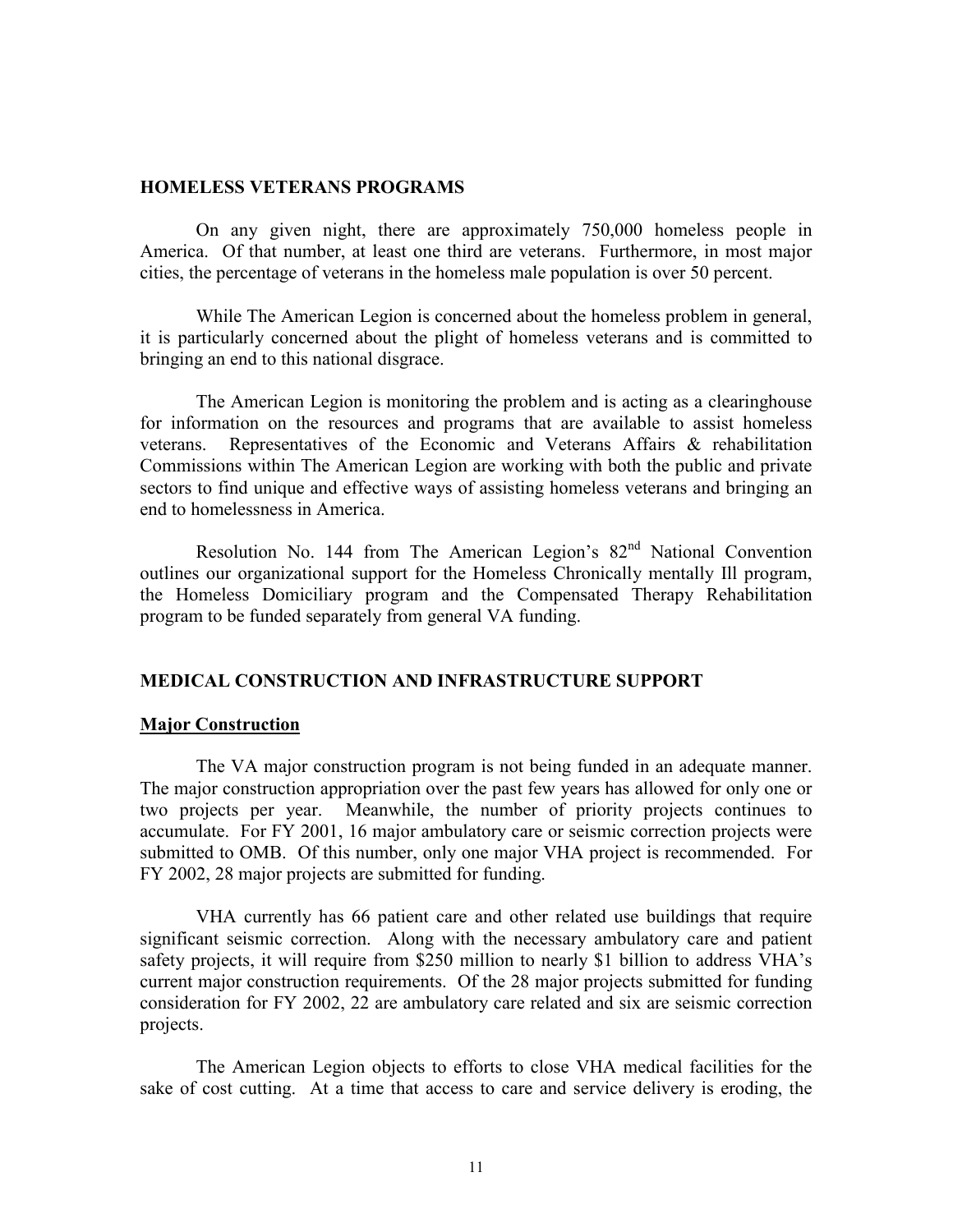Capital Asset Realignment Study (CARES) process may find that VHA needs to expand service in certain areas. It is unthinkable that the expansion of care option would not be part of the CARES review. No planning options should be excluded; that includes contraction, expansion, and maintaining the status quo. In the final analysis, the CARES process must consider what is best for the veteran, not what is best for VHA.

VHA needs to use the disposal authority it already has to begin to reduce its unused building inventory. The CARES process may be too time consuming to allow VHA to divest itself of unneeded buildings in an appropriate timeframe.

Currently, ten major medical center projects are considered high priority. Additionally, two parking structures are rated as priority projects. These are:

- Long Beach Seismic Correction/Clinical -- \$26.6 million
- San Diego Seismic Correction/Bldg. 1 -- \$51.7 million
- Miami Hurricane and Flood Addition -- \$23.6 million
- Augusta Spinal Cord Injury Modernization -- \$18.3 million
- Cleveland (Brecksville) Buildings for Special Emphasis Programs -- \$39 million
- VISN 6 Special Emphasis Beds -- \$28.9 million
- Dallas Mental Health Enhancement -- \$27.2 million
- Atlanta Modernize Patient Wards -- \$12.8 million
- Fargo Ambulatory Care/Patient Environment -- \$18.4 million
- Cleveland (Wade Park) Clinical Consolidation -- \$18.6 million
- West Haven Patient Environment -- \$13.8 million
- St. Louis Parking Structure -- \$5.2 million
- Tampa Parking Structure -- \$10.7 million

### **Minor Construction**

Annually, VHA must meet the infrastructure requirements of a system with approximately 4,700 buildings, 600,000 admissions and over 35 million outpatient visits. To do so requires a substantial inventory investment. For the past several years, minor construction has been funded in the annual range of \$175 million. It is penny wise and pound-foolish to reduce this investment. If Congress fails to appropriate \$175 million for minor construction in FY 2002, VHA will have to delay approximately one-third of its priority minor projects.

### **SUMMARY**

Mr. Chairman, VHA and VBA have made considerable progress in addressing many of their shortcomings over the past several years. In this statement, The American Legion has laid out the priority issues still facing VA. Many of the issues cited will not be resolved overnight. There is a lot of agreement within VA and among Members of